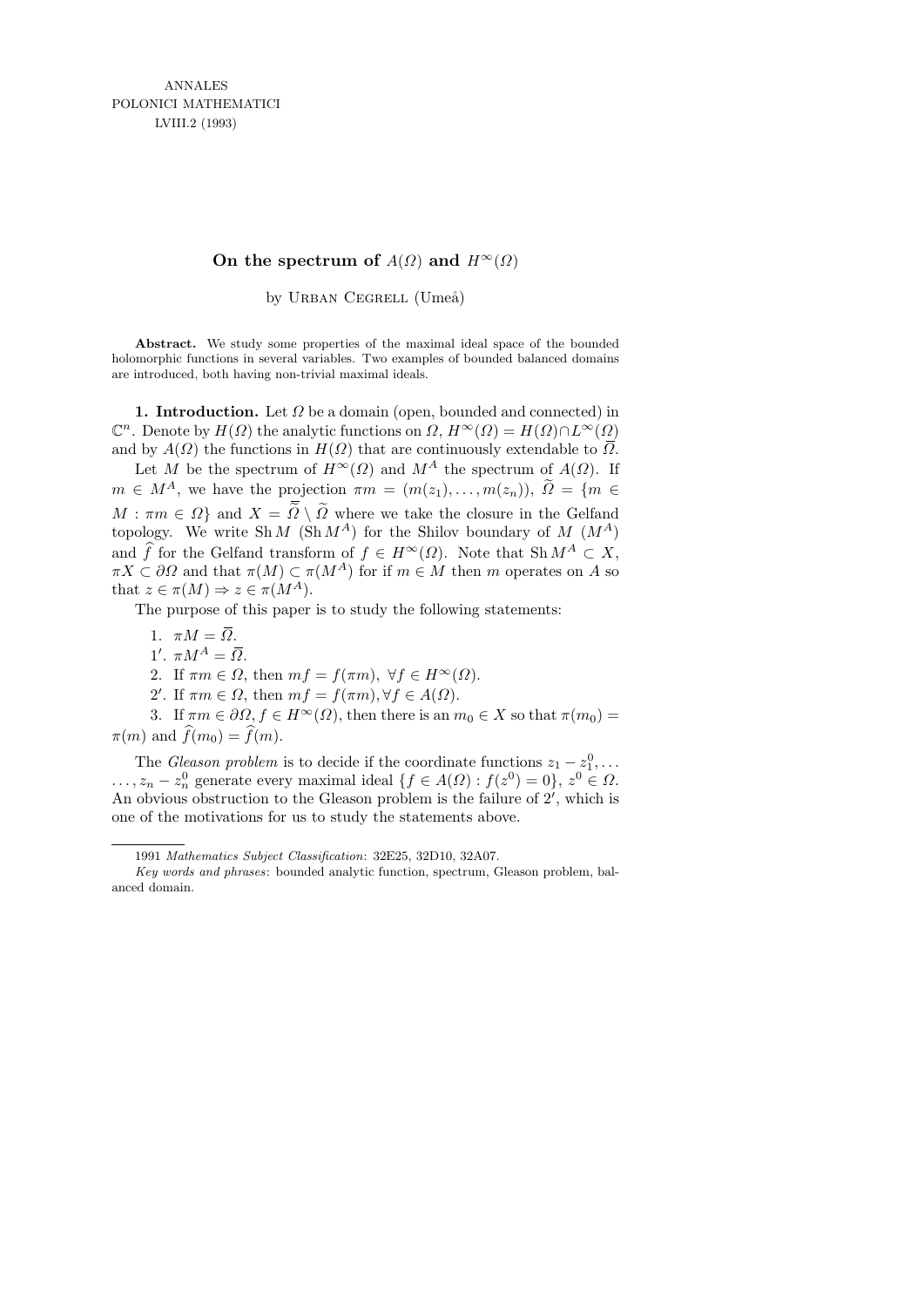**2.** The case  $\Omega \in \mathbb{C}$ . In the case when  $\Omega$  is a domain in  $\mathbb{C}$ , we will prove that all statements are true.

PROPOSITION 1. If  $\psi \in L^{\infty}(\Omega)$  then

$$
V(z) = \int_{\Omega} \frac{\psi(\xi) d\xi \wedge d\bar{\xi}}{\xi - z}
$$

is continuous on  $\mathbb C$  and  $\partial V/\partial \overline{z} = \psi$  on  $\Omega$ .

Proof of 1 and 1'. If  $m \in M^A$  then  $mz \in \overline{\Omega}$  for otherwise  $\frac{1}{z-mz} \in$  $A(\Omega)$  and so

$$
1 = m1 = m(z - mz)m\left(\frac{1}{z - mz}\right) = 0,
$$

which is a contradiction.

Proof of 2. If  $mz = \xi \in \Omega$ , then

$$
f(z) = f(\xi) + (z - \xi) \frac{f(z) - f(\xi)}{z - \xi}
$$

where  $\frac{f(z)-f(\xi)}{z-\xi} \in H^{\infty}(\Omega)$ . Hence,  $mf = f(\xi) = f(\pi m)$ ,  $\forall f \in H^{\infty}(\Omega)$ .

In the same way  $2'$  follows.

P r o o f o f 3. Assume that 3 is not true. Then there exist  $m \in M$  with  $\pi m = \xi \in \partial\Omega$  and  $g \in H^{\infty}(\Omega)$  with  $mg = 0$  but  $|g(z)| \geq d$  near  $\xi$  in Ω. Choose  $\chi$  ∈  $\mathcal{D}(B(\xi,r))$  so that  $\chi$  = 1 near ξ and  $|g(z)| \geq \delta > 0$  on  $\Omega \cap B(\xi, r)$ . Then

$$
\frac{\frac{\partial \chi}{\partial \bar{z}}}{(z - \pi m)g} \in C(\bar{\Omega})
$$

so by Proposition 1, there is a  $\lambda \in C(\mathbb{C})$  with

$$
\frac{\partial \lambda}{\partial \overline{z}} = \frac{\frac{\partial \chi}{\partial \overline{z}}}{(z - \pi m)g}.
$$

Define

$$
g_1 = \frac{\chi}{g} - (z - \pi m)\lambda, \quad g_2 = \frac{1 - \chi}{z - \pi m} + \lambda g.
$$

Then  $\partial g_1/\partial \overline{z} = \partial g_2/\partial \overline{z} = 0$  so  $g_1, g_2 \in H^\infty(\Omega)$  and  $g_1g + g_2(z - \pi m) = 1$ , which is a contradiction since  $mg = 0$ .

 $\sum$ COROLLARY. Suppose  $f_1, \ldots, f_{m-1} \in A(\Omega)$  and  $f_m \in H^{\infty}(\Omega)$  such that  $\sum_{j=1}^m |f_j|^2 \ge \delta > 0$  on  $\Omega$ . Then there exist  $g_1, \ldots, g_m \in H^{\infty}(\Omega)$  such that  $\sum_{j=1}^{m} f_j g_j = 1.$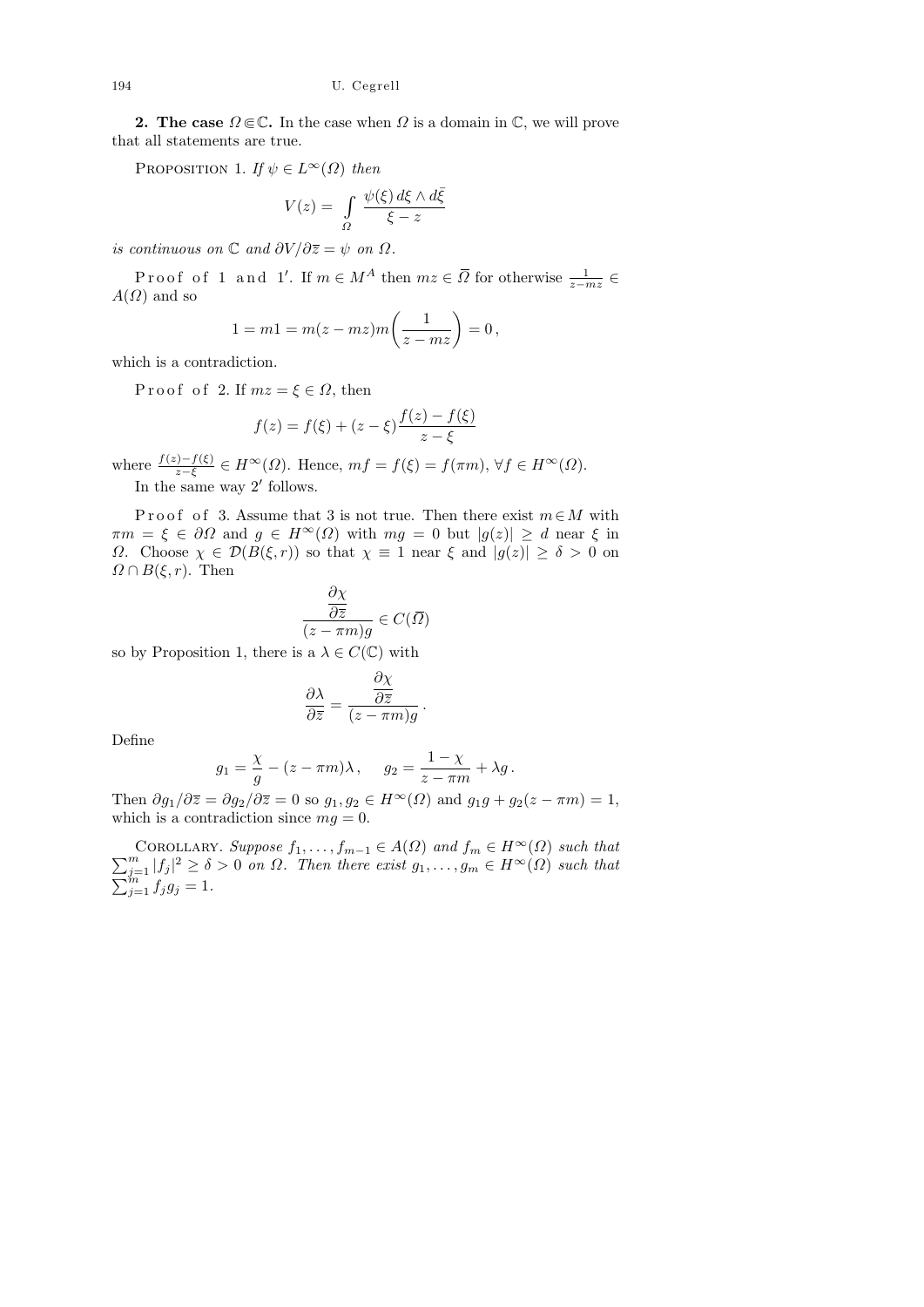3. The case  $\Omega \in \mathbb{C}^n$ 

THEOREM 1. Suppose  $\Omega$  is a domain in  $\mathbb{C}^n$  such that

(i)  $\pi M^A = \overline{\Omega}$ ,

(ii) for every  $z_0 \in \partial \Omega$ , there is a ball  $B(z^0, r)$  such that the analytic polynomials are dense in  $A(\Omega \cap B(z^0, r)).$ 

Then  $M^A \cong \overline{\Omega}$ .

P r o o f. Given  $f \in A(\Omega)$ , consider the uniform algebra B on  $M^A$  generated by  $f \circ \pi$  and  $A(\Omega)$ . It then follows from [3, Lemma 9.1, p. 93] that B and  $A(\Omega)$  have the same Shilov boundary. But  $f = f \circ \pi$  on Sh  $M^A$ , which proves the theorem.

Remark 1. If  $\Omega$  is pseudoconvex with  $C^1$ -boundary, then by [5, Lemma 3], (ii) holds true everywhere.

 $\text{Remar } k$  2. If  $\Omega$  is pseudoconvex with smooth boundary, then using the estimates for  $\overline{\partial}$  from [6] and the Koszul complex one can prove that (i) holds true (cf. [5]). Therefore, in this case  $M^A \cong \overline{\Omega}$ .

 $\operatorname{R}$  e m a r k 3. Let  $\Omega$  be strictly pseudoconvex with  $C^3$ -boundary. Then 2 and 2' hold (cf.  $[8, pp. 292 \text{ and } 350]$ ). Note that, via Remark 2, 1' holds for all pseudoconvex sets of type  $S_{\delta}$ .

Also, every boundary point is a peak point ([8, 1.14]) so Theorem 2 of [1] applies, which means that 3 is true in this case.

**4. The case**  $\Omega \in \mathbb{C}^2$ . In this section, we consider domains in  $\mathbb{C}^2$ .

PROPOSITION 2. Suppose that  $\Omega$  has the property that for every  $\overline{\partial}$ closed (0, 1)-form t with coefficients in  $L^{\infty}(\Omega)$  ( $C(\overline{\Omega})$ ), there is a function  $T \in L^{\infty}(\Omega)$   $(C(\overline{\Omega}))$  with  $\overline{\partial}T = t$ . Then 1 and 2 (1' and 2') hold true. Furthermore, 3 holds at all peak points for  $A(\Omega)$ .

Proof. Let  $(z_1^0, z_2^0) \notin \overline{\Omega}$  be given. Consider

$$
g_1 = \frac{\overline{z_1 - z_1^0}}{|z_1 - z_1^0|^2 + |z_2 - z_2^0|^2} - (z_2 - z_2^0)\lambda,
$$
  

$$
g_2 = \frac{\overline{z_2 - z_2^0}}{|z_1 - z_1^0|^2 + |z_2 - z_2^0|^2} + (z_1 - z_1^0)\lambda
$$

where  $\lambda \in L^{\infty}(\Omega)$  and solves

$$
\overline{\partial}\lambda = t = \frac{z_2 - z_2^0}{(|z_1 - z_1^0|^2 + |z_2 - z_2^0|^2)^2} d\overline{z}_1 - \frac{z_1 - z_1^0}{(|z_1 - z_1^0|^2 + |z_2 - z_2^0|^2)^2} d\overline{z}_2.
$$

Since  $\overline{\partial}t = 0$  and since the coefficients of t are uniformly bounded on  $\Omega$ ,  $\lambda$ exists.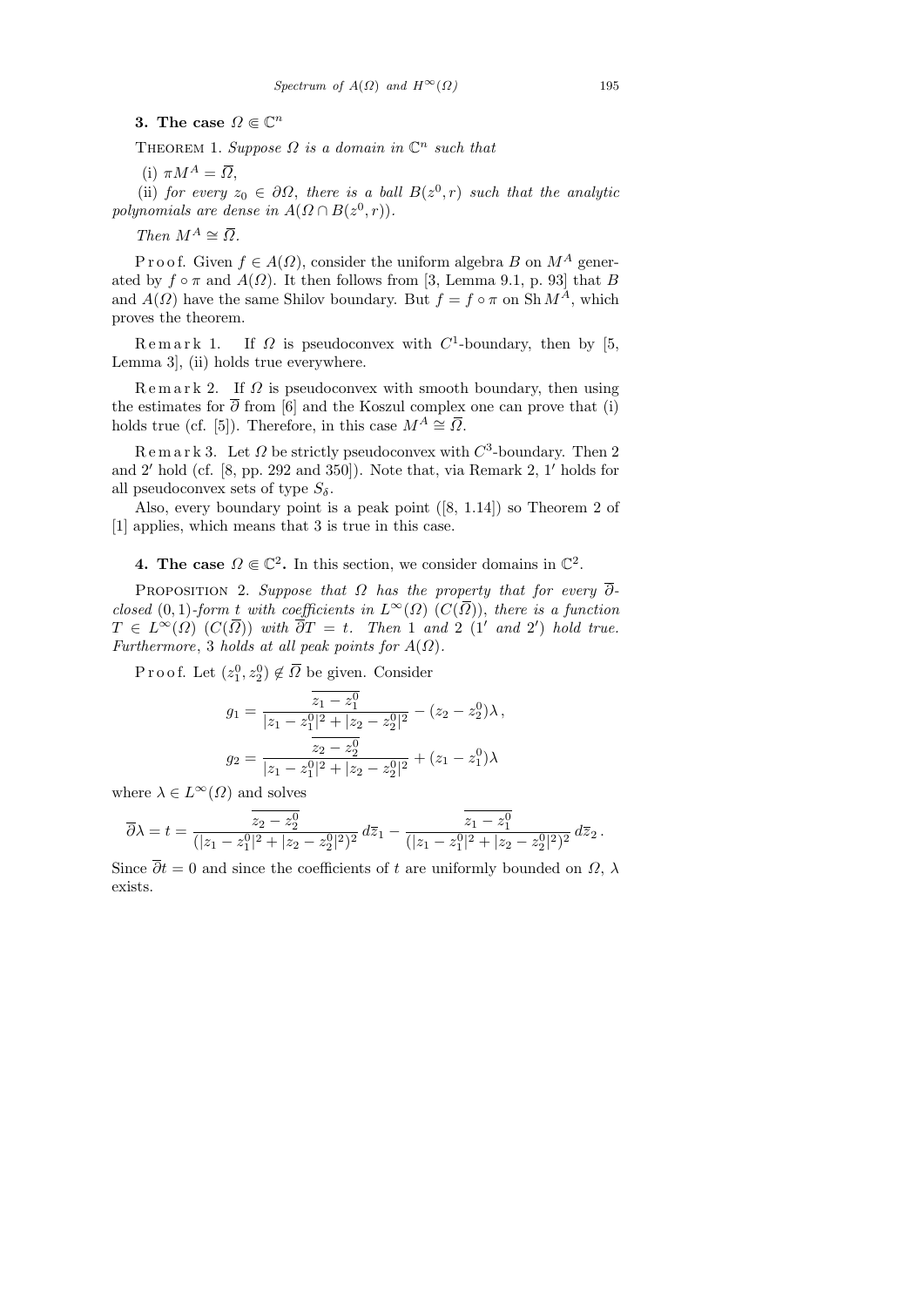196 U. Cegrell

This means that  $g_1$  and  $g_2$  are analytic and bounded on  $\Omega$ . Furthermore,  $1 = g_1(z_1 - z_1^0) + g_2(z_2 - z_2^0)$  so  $(z_1^0, z_2^0) \notin \pi M$ .

To prove 2, we prove that Gleason's problem can be solved. Assume that  $\pi m = (0, 0) \in \Omega$ ,  $f \in H^{\infty}(\Omega)$  and  $f(0) = 0$ . We wish to prove that  $mf = 0$ . If p is the Taylor expansion of f around zero of degree three, then  $f - p$ vanishes to order four near zero. Therefore, the  $\overline{\partial}$ -closed (0, 1)-form

$$
t = \frac{(f-p)\overline{z}_2}{(|z_1|^2 + |z_2|^2)^2} d\overline{z}_1 - \frac{(f-p)\overline{z}_1}{(|z_1|^2 + |z_2|^2)^2} d\overline{z}_2
$$

has uniformly bounded coefficients on Ω.

By assumption, there is a function  $\lambda \in L^{\infty}(\Omega)$  so that  $\overline{\partial}\lambda = t$ . Therefore, the functions

$$
g_1 = \frac{(f-p)\overline{z}_1}{|z_1|^2 + |z_2|^2} - z_2\lambda, \quad g_2 = \frac{(f-p)\overline{z}_2}{|z_1|^2 + |z_2|^2} + z_1\lambda
$$

are in  $H^{\infty}(\Omega)$ . Furthermore,  $f - p = z_1g_1 + z_2g_2$  so  $f = p + z_1g_1 + z_2g_2$ , which solves the Gleason problem, gives  $mf = 0$  and completes the proof of 2.

 $1'$  and  $2'$  are proved analogously. The proof of 3 is in [1].

R e m a r k 4. Fornæss and Øvrelid [2] proved the Gleason property for  $A(\Omega)$  when  $\Omega$  is real-analytic, and Noell [7] when  $\Omega$  is of finite type. Thus 2' holds true in those cases.

**5. Balanced**  $H^{\infty}$ -domains. A domain in  $\mathbb{C}^n$  is called an  $H^{\infty}$ -domain if it is its own  $H^{\infty}$ -envelope of holomorphy. A subset  $\Omega$  in  $\mathbb{C}^n$  is said to be balanced if  $\lambda \Omega \subset \Omega$ ,  $\forall \lambda \in \mathbb{C}$ ,  $|\lambda| \leq 1$ .

Let  $H_m$  denote the homogeneous polynomials of degree m and

$$
\text{Ho}(\mathbb{C}^n) = \{ \varphi \in \text{PSH}(\mathbb{C}^n) : \varphi \neq 0, \ \varphi(\lambda x) = |\lambda| \varphi(x), \ \forall \lambda \in \mathbb{C}, \ \forall x \in \mathbb{C}^n \}
$$

where  $PSH(\mathbb{C}^n)$  denote the plurisubharmonic functions on  $\mathbb{C}^n$ . For a domain in  $\mathbb{C}^n$  containing 0 we define the homogeneous extremal function

$$
\psi_{\Omega} = \sup\{|Q|^{1/\deg Q} : Q \in H_{\deg Q}, \ |Q| \le 1 \text{ on } \overline{\Omega}\}.
$$

Then  $\psi_{\varOmega}^* \in$  Ho where  $*$  denotes the usual regularization.

PROPOSITION 3. Suppose  $\Omega$  is a balanced domain. Then every  $f \in$  $H^{\infty}(\Omega)$  extends to  $\Omega^* = \{z \in \mathbb{C}^n : \psi_{\Omega}^* < 1\}$  and  $\Omega^*$  is an  $H^{\infty}$ -domain. Every  $f \in A(\Omega^*)$  can be uniformly approximated on  $\overline{\Omega}$  by polynomials.

P r o o f. Let  $f \in H^{\infty}(\Omega)$ . We can assume that f is non-constant and  $|f| \leq 1$  on  $\Omega$ . Near zero, we have

$$
f(z) = \sum_{j=0}^{\infty} \left( \sum_{|\alpha|=j} a_{\alpha} z^{\alpha} \right).
$$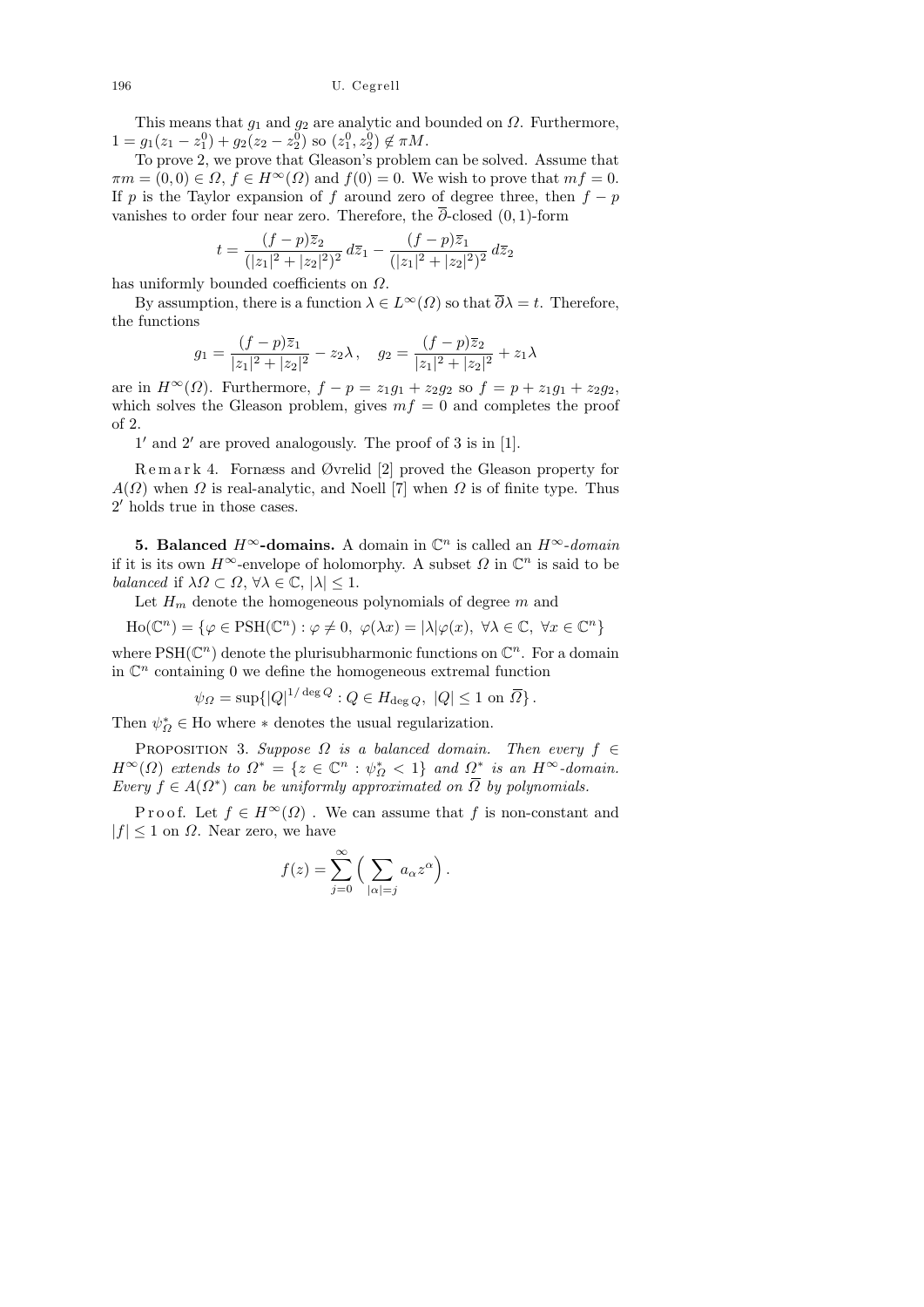Let  $z \in \Omega$ ; then

$$
f(\lambda z) = \sum_{j=0}^{\infty} \sum_{|\alpha|=j} (a_{\alpha} z^{\alpha}) \lambda^{j}, \quad |\lambda| \leq 1, \ \lambda \in \mathbb{C}.
$$

By Cauchy's inequality,

$$
\Big|\sum_{|\alpha|=j} a_{\alpha} z^{\alpha}\Big| \le \sup_{|\lambda|=1} |f(\lambda z)| < 1
$$

so  $\sum_{|\alpha|=j} a_{\alpha} z^{\alpha}$  |  $1/j < 1$  on  $\Omega$  and therefore on  $\Omega^*$  by the definition of  $\psi_{\Omega}^*$ . Hence, the series  $\sum_{j=0}^{\infty} \sum_{|\alpha|=j} a_{\alpha} z^{\alpha}$  converges normally in  $\Omega^*$  and extends f to  $H^{\infty}(\Omega^*)$ , which proves the first part of the proposition.

Assume now that  $f \in A(\Omega^*)$ . Let  $\varepsilon > 0$  be given and choose  $0 < r < 1$ such that  $\sup_{z \in \bar{\Omega}} |f(z) - f(rz)| < \varepsilon$ . By the above,  $\sup_{z \in \Omega} |\sum a_{\alpha} z^{\alpha}| \leq 1$ , therefore,  $\sum_{j=0}^p\sum_{|\alpha|=j}(a_\alpha z^\alpha)r^j$  uniformly convergs on  $\overline{\Omega}$  to  $f(rz)$ . The proposition is proved.

THEOREM 2 (Siciak). Let  $h \in Ho(\mathbb{C}^n)$  and consider  $D = \{z \in \mathbb{C}^n :$  $h < 1$  where we assume D to be bounded. Then the following conditions are equivalent.

- (i) D is an  $H^{\infty}$ -domain,
- (ii)  $h = \psi_D^*$ ,
- (iii)  $D = (\widehat{\overline{D}})^{\circ}$ ,
- (iv) the set  $N(h) = \{a \in \mathbb{C}^n : h \text{ is discontinuous at } a\}$  is pluripolar.

Lemma 1. Assume U is a subharmonic function and that the Lebesgue measure of  $N(U) = \{a \in \mathbb{C}^n : U$  discontinuous at a} is zero. Then  $\overline{\{U < 1\}}^{\circ} = \{U < 1\}.$ 

The proof is left to the reader. It is based on the fact that if two subharmonic functions are equal almost everywhere, they are equal.

We now construct two examples.

EXAMPLE 1. Let  $(a_i)$  be a sequence of complex numbers contained and dense in  $\{x \in \mathbb{C} : |x| = 1\}$ . Define

$$
h(x,y) = e^{\sum_{j=1}^{\infty} \alpha_j \log|x - a_j y|}, \quad (x,y) \in \mathbb{C}^2,
$$

where  $(\alpha_j)_{j=1}^{\infty}$  is a sequence of positive numbers with  $\sum_{j=1}^{\infty} \alpha_j = 1$ . Then  $h \in \text{Ho}(\mathbb{C}^2)$  and

$$
N(h) = \{(x, y) \in \mathbb{C}^2 : |x| = |y| \text{ and } \sum_{j=1}^{\infty} \alpha_j \log |x - a_j y| > -\infty \}
$$

so  $N(h)$  is a non-pluripolar set of vanishing Lebesgue measure. If we define  $D = \{(x, y) \in \mathbb{C}^2 : h(x, y) + \max(|x|, |y|) < 1\}$  then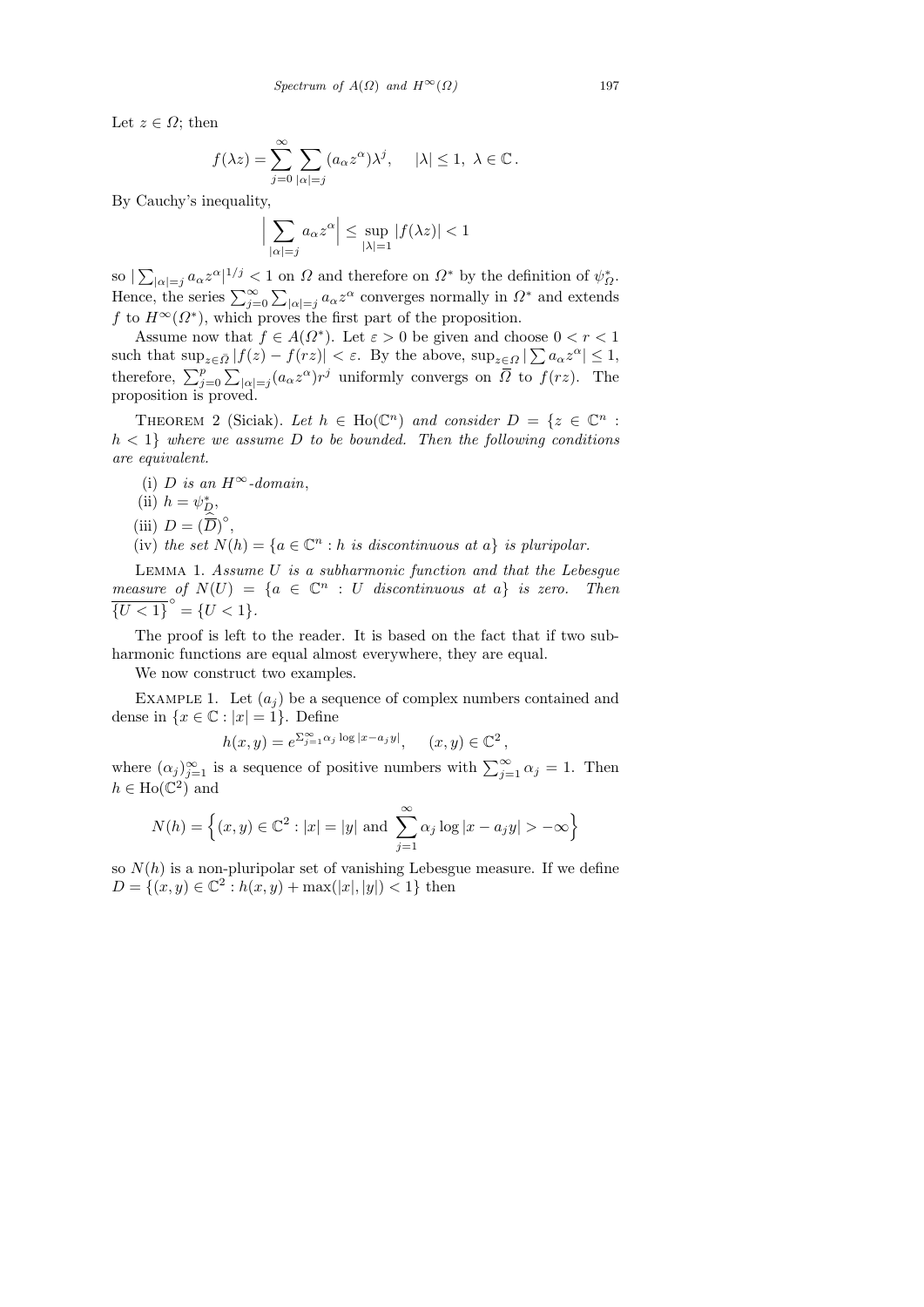(i)  $D$  is pseudoconvex and balanced,

(ii)  $\overline{D}^{\circ} = D$  by Lemma 1,

(iii) D is not an  $H^{\infty}$ -domain, by Theorem 2. The  $H^{\infty}$ -envelope is the bidisc by Proposition 3.

An example of this nature was given in Siciak [10, Ex. 5.3] (see also Sibony [9, Prop. 1] where a Hartogs domain  $\Omega$  is given with properties (i) and (ii)) but our construction is much more elementary.

EXAMPLE 2. Let  $(a_j)_{j=1}^{\infty}$  and  $(\alpha_j)_{j=1}^{\infty}$  be as in Example 1. Define

 $W(x, y, z) = e^{\sum_{j=1}^{\infty} \alpha_j \max(\log |x - a_j y|, \log |z|)} + \max(|x|, |y|, |z|),$ 

 $(x, y, z) \in \mathbb{C}^3$ . Then  $W \in Ho(\mathbb{C}^3)$  so  $D = \{W < 1\}$  is a balanced, pseudoconvex set and  $N(W) \subset \{z = 0\}$ , a pluripolar set. Thus

- $(i)$  $\overline{D}^{\circ} = D$  by Lemma 1,
- (ii) D is an  $H^{\infty}$ -domain by Theorem 2,

(iii)  $\widehat{\overline{D}} \neq \overline{D}$  since  $\{(x, y, 0) : |x| \leq 1, |y| \leq 1\} \subset \widehat{\overline{D}}$  by Example 1.

This gives a counterexample to a problem of Siciak [10, Problem 4.2], who proved [Th. 4.1] that such an example cannot be found in  $\mathbb{C}^2$ .

 $\mathbb R$  e m a r k 5. Let  $\Omega$  be a balanced domain in  $\mathbb C^2$ . Then 2' holds true and  $M^A \cong \overline{\{z \in \mathbb{C}^n : \psi^*_{\Omega} < 1\}}.$ 

 $\mathbb R$  e m a r k 6. Let  $\Omega$  be a balanced domain in  $\mathbb C^n$ . Then 2' holds true. By Example 2,  $\pi M^A$  may be strictly larger than  $\overline{\{z \in \mathbb{C}^n : \psi^*_{\Omega} < 1\}}$ .

## **References**

- [1] U. C egrell, *Representing measures in the spectrum of*  $H^{\infty}(\Omega)$ , in: Complex Analysis, Proc. Internat. Workshop, Wuppertal 1990, K. Diederich (ed.), Aspects of Math. E17, Vieweg, 1991, 77–80.
- [2] J. E. F o r næ s s and N. Ø v r eli d, *Finitely generated ideals in A*(*Ω*), Ann. Inst. Fourier (Grenoble) 33 (2) (1983), 77–85.
- [3] T. W. G am eli n, *Uniform Algebras*, Prentice-Hall, Englewood Cliffs, N.J., 1969.
- [4] —, *Uniform Algebras and Jensen Measures*, Cambridge Univ. Press, 1978.
- [5] M. Hakim et N. Sibony, *Spectre de A*( $\overline{\Omega}$ ) *pour les domaines bornés faiblement pseudoconvexes réguliers*, J. Funct. Anal. 37 (1980), 127–135.
- [6] J. J. K o h n, *Global regularity for ∂ on weakly pseudo-convex manifolds*, Trans. Amer. Math. Soc. 181 (1973), 273–292.
- [7] A. N o ell, *The Gleason problem for domains of finite type*, Complex Variables 4 (1985), 233–241.
- M. Range, *Holomorphic Functions and Integral Representations in Several Complex Variables*, Springer, 1986.
- [9] N. Sibony, *Prolongement analytique des fonctions holomorphes bornées*, in: Sém. Pierre Lelong 1972–73, Lecture Notes in Math. 410, Springer, 1974, 44–66.